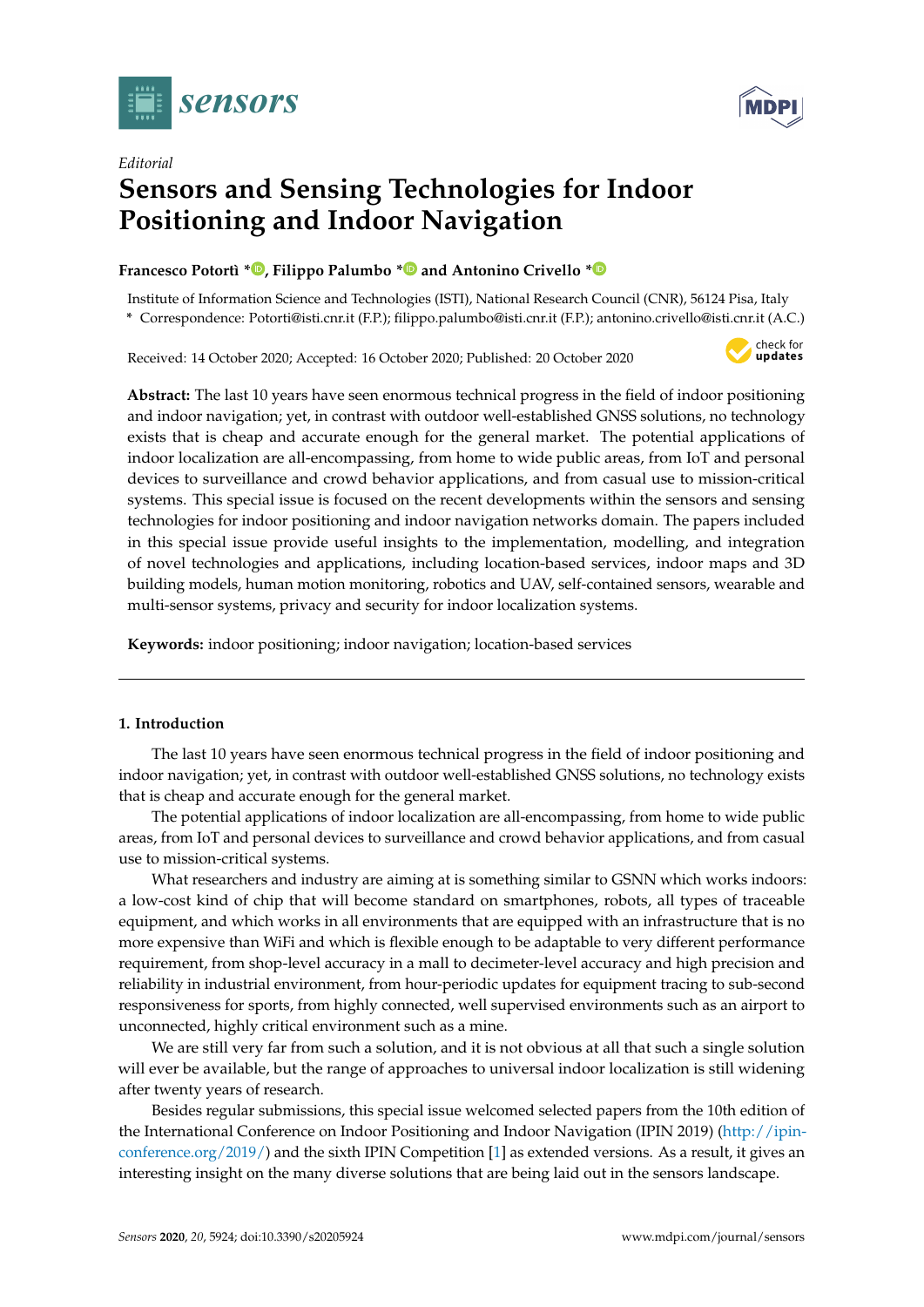### **2. Contributions**

In this special issue, we collected 23 insightful contributions focusing on the various aspects of the indoor positioning and indoor navigation theme. Furthermore, a meta-review paper has also been submitted and accepted that focuses on technologies, techniques, and approaches used in Indoor Positioning Systems (IPSs). The meta-review allows the reader to inspect the current state in IPS at a glance and serve as a guide for the reader to easily find further details on each technology used in IPS [\[2\]](#page-4-1).

Among the various technologies and techniques exploited by the proposed systems, we find the Inertial Measurement Units (IMUs) used for Pedestrian Dead Reckoning (PDR) and tracking. In [\[3\]](#page-5-0), the authors show a PDR system which uses IMUs only to estimate positions by combining velocity and orientation. The authors claim interesting advances in this field through a combined implementation of Convolutional Neural Network (CNN), bidirectional recurrent neural network (BLSTM) and a linear Kalman Filter (KF). The system shows better performances in terms of velocity and traveled distance estimation if compared with the state of the art. IMU based systems generally suffer from unbounded errors in the position and orientation estimates. To overcome these issues, in [\[4\]](#page-5-1), the authors propose applying prior knowledge instead of using exteroceptive sensors for track cycling. In their paper, the authors effectively show that the use of prior knowledge can yield full observability of the position and orientation. Extending their previous studies, this paper analyzes the observability and improves the pose estimation in the experiment they have conducted. The improved estimator is presented and evaluated on a dataset with three 60-round trials (10 km each). The zero-velocity update (ZUPT)-aided extended Kalman filter (EKF) is commonly used in the traditional inertial navigation system (INS)-based foot-mounted PDR systems, which can effectively suppress the error growth of the inertial-based pedestrian navigation systems. However, in the realistic test, the system still often suffers from drift, which is commonly caused by two reasons: failed detection of the stationary phase in the dynamic pedestrian gait and heading drift, which is a poorly observable variable of the ZUPT method. In [\[5\]](#page-5-2), in order to improve the initial heading alignment accuracy, a novel method to calibrate the PDR system's initial absolute heading is proposed which is based on the geometric method. Furthermore, for the problem of failed detection of the stationary phase in the dynamic pedestrian gait, a novel stationary phase detection method is proposed, which is based on foot motion periodicity rather than the threshold comparison principle in the traditional method.

From the submitted contributions we can see that machine learning is widely used to implement tracking systems. In [\[6\]](#page-5-3), the authors focus on target tracking and the authors propose an interesting approach based on Support Vector Machine (SVM) and KF in order to reduce the bias introduced by low stability and de-calibration effects. The key impact in this work is a dynamic choice of the threshold value during the innovation update phase in the traditional KF-based estimation. Finally, the authors demonstrate the robustness of their own algorithm in a wide set of simulations and in real-world scenarios considering several paths and by including turning regions. In fact, tracking in turning regions constitutes a major challenge in target tracking. In these experiments, the system proposed achieved an optimal tracking performance in most cases. Machine Learning (ML) is also used to implement fingerprinting methods, as seen in [\[7\]](#page-5-4). The paper proposed a way to overcome the problem of changes in indoor environments when using Received Signal Strength Indicator (RSSI) fingerprints that can lead to low performance using a a Hybrid Wireless fingerprint (HW-fingerprint) based on a Convolutional Neural Network (CNN). The fingerprint method has been widely adopted in Wi-Fi indoor positioning because of its advantage in non-line-of-sight channels between Access Points (APs) and mobile users. However, the RSS during the fingerprint positioning process generally varies due to the dissimilar hardware configurations of heterogeneous smartphones. This difference may degrade the accuracy of fingerprint matching between fingerprint and test data. Thus, in [\[8\]](#page-5-5) the authors put forward a fingerprint method based on Grey Relational Analysis (GRA) to approach the challenge of heterogeneous smartphones and to improve positioning accuracy.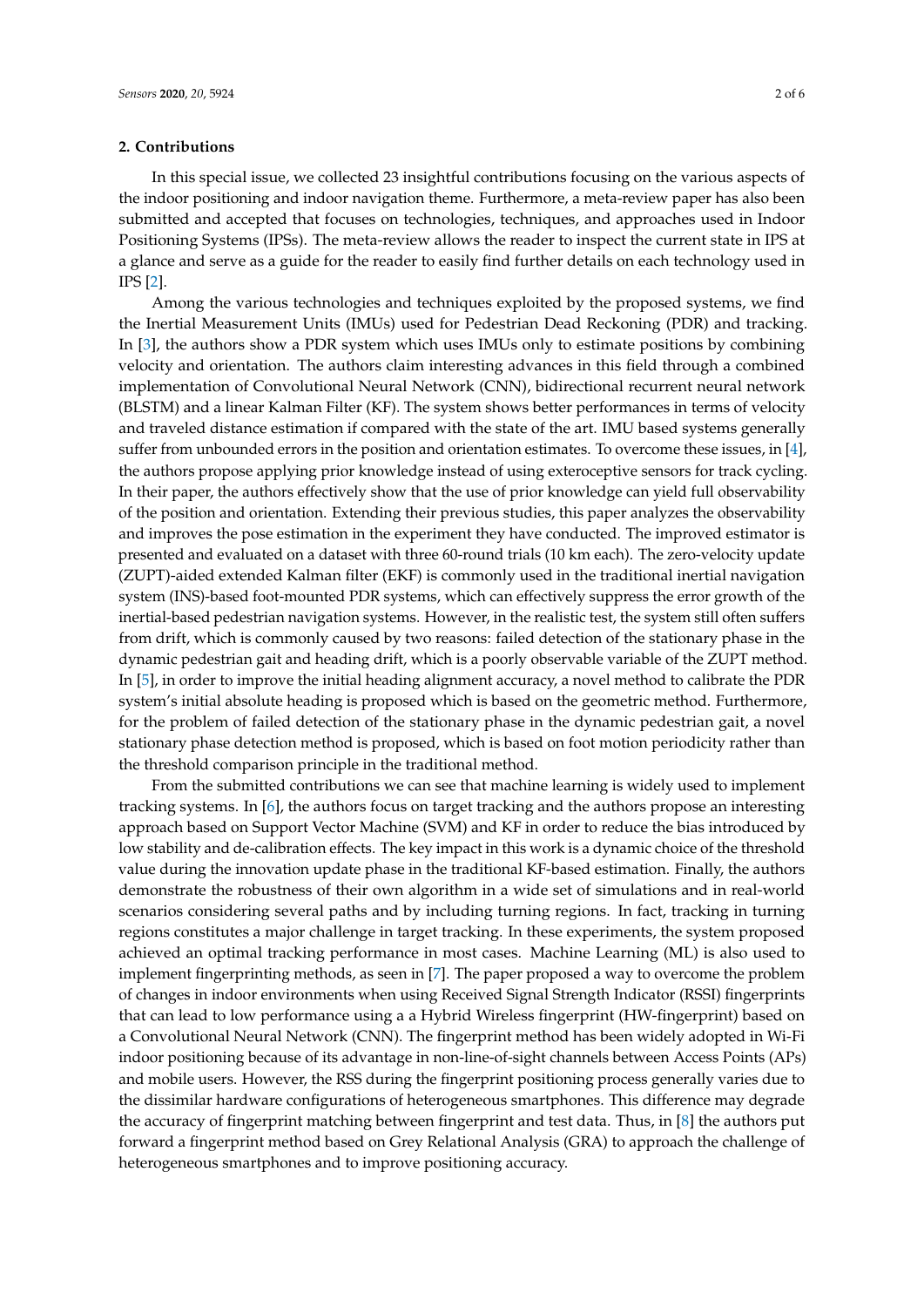Machine learning-based indoor localization used to suffer from the collection, construction, and maintenance of labeled training databases for practical implementation. Semi-supervised learning methods have been developed as efficient indoor localization methods to reduce use of labeled training data. To boost the efficiency and the accuracy of indoor localization, the work presented in [\[9\]](#page-5-6) proposes a new time-series semi-supervised learning algorithm. The key aspect of the developed method, which distinguishes it from conventional semi-supervised algorithms, is the use of unlabeled data. The learning algorithm finds spatio-temporal relationships in the unlabeled data, and pseudolabels are generated to compensate for the lack of labeled training data. In the next step, another balancing-optimization learning algorithm learns a positioning model. The proposed method is evaluated for estimating the location of a smartphone user by using a Wi-Fi RSSI measurement.

Wi-Fi and models employing CNN and Gaussian Process Regression (GPR) based on RSSI fingerprinting data are also used in [\[10\]](#page-5-7). In the proposed scheme, the CNN model is trained by a training dataset. The trained model adapts to complex scenes with multipath effects or many access points. More specifically, the pre-processing algorithm makes the RSSI vector which is formed by considerable RSSI values from different APs readable by the CNN algorithm. The trained CNN model improves the positioning performance by taking a series of RSSI vectors into account and extracting local features. In this design, however, the performance is to be further improved by applying the GPR algorithm to adjust the coordinates of target points and offset the over-fitting problem of CNN.

As we can see, most researchers focus on the improvement of online positioning algorithms using RSSI values. In [\[11\]](#page-5-8) instead, the authors also use the Media Access Control (MAC) addresses received from the WLAN. They attempt to integrate MAC addresses and RSSI values simultaneously in order to realize indoor localization within multi-story buildings. A novel approach to indoor positioning within multi-story buildings is presented, which includes two steps: firstly, to identify the floor using the difference of received MAC addresses in different floors; secondly, to implement further localization on the same floor. Meanwhile, clustering operation using MAC addresses as the clustering index is introduced in the online positioning phase to improve the efficiency and accuracy of indoor positioning.

A big role in the usage of wireless signals from device pervasively available in indoor environments is played by the features offered by the Wi-Fi standard, like Fine Time Measurements (FTM) of the Round Trip Time (RTT) and Channel State Information (CSI). In [\[12\]](#page-5-9), the authors investigate how improve the accuracy in systems based on FTM/RTT. In particular, starting from the assumption that in such systems the error in position depends on several factors, including the bandwidth of the RF signal, delay of the signal due to the high relative permittivity of construction materials, and the geometry-dependent "noise gain" of position determination, the authors introduce the so called "frequency diversity", a method for doubling the accuracy of indoor position determination using weighted averages measurements with uncorrelated errors obtained in different channels. The properties of this method are verified experimentally with a range of responders. Finally, different ways of using the distance measurements to determine indoor position are discussed and the Bayesian grid update method shown to be more useful than others, given the non-Gaussian nature of the measurement errors. For what concerns CSI, its innate variation in the signals may lead to an increase in fingerprint noise and inaccurate data classification. In [\[13\]](#page-5-10) an indoor localization algorithm is presented, based on Density-Based Spatial Clustering of Applications with Noise (DBSCAN), Endpoints-Clipping (EC) CSI amplitude, and Support Vector Machine (EC-SVM). In the offline phase, the CSI amplitude information collected through the three channels is combined and clipped using the EC, and then a fingerprint database is obtained. In the online phase, the SVM is used to train the data in the fingerprint database, and the corresponding relationship is found with the CSI data collected in real time to perform matching and positioning. The experimental results show that the positioning accuracy of the EC-SVM algorithm is superior to the state-of-art indoor CSI-based localization technique.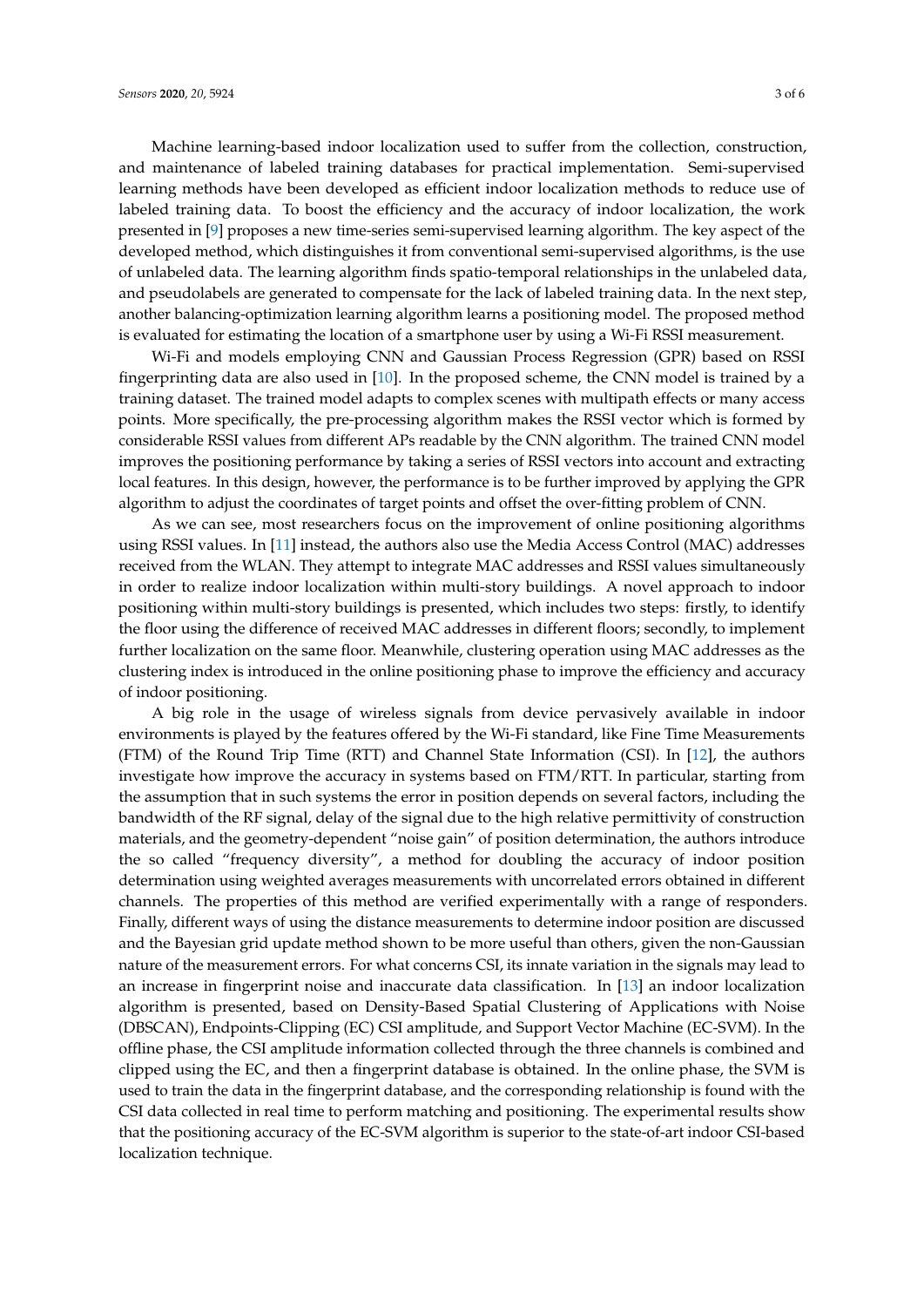In the indoor positioning scenario, passive position detection has gained widespread attention. CSI, as it can provide more detailed and fine-grained information, has been followed by researchers to address this goal. In [\[14\]](#page-5-11), a CSI-based passive indoor positioning method was proposed, Wavelet Domain Denoising (WDD) was adopted to deal with the collected CSI amplitude, and the CSI phase information was unwound and transformed linearly in the offline phase. The post-processed amplitude and phase were taken as fingerprint data to build a fingerprint database, correlating with reference point position information. Results of experimental data analyzed under two different environments show that the present method boasts lower positioning error and higher stability than similar methods and can offer decimeter-level positioning accuracy.

Indoor passive localization is also the focus of the approach described in [\[15\]](#page-5-12), called eigenspacebased DOA with direct-path recognition (ES-DPR). It is based on a Direction of Arrival (DOA) estimation algorithm with multiple omnidirectional antennas deployed in a uniform linear array (ULA). To address the multipath propagation interference problem in the indoor environments, the authors utilize the azimuth and RSS estimation results, which are calculated by using the eigenspace-based DOA (ES-DOA) algorithm. A direct-path bearing recognition algorithm is introduced to identify the real DOA of the signal source in different indoor environments, by combining the azimuth and RSS estimation with ensemble learning methods.

In addition, Bluetooth Low Energy (BLE) is commonly used as wireless technology to address indoor positioning. The authors in [\[16\]](#page-5-13) face the challenges related to RSSI fluctuations and the effect of human body shadowing when using BLE. In order to mitigate these effects, the paper proposes a dynamic Artificial Intelligence (AI) model that uses the three different BLE advertising channels to detect human body shadowing and compensate the RSSI values accordingly. Experiments conduct in real-world scenario, in particular an office environment, show the efficacy of the AI model to detect and compensate RSSI values for a dynamic blockage caused by a human body.

The authors in [\[17\]](#page-5-14) report and evaluate two approaches of collaborative positioning by combining Wi-Fi and Bluetooth data in order to improve the overall performances in tracking a device. These two approaches are distinguished in non-temporal and temporal. In the non-temporal approach, the author's model establishes an error observation function in a specific interval of the Bluetooth and Wi-Fi output and, then, try to reduce the positioning error by minimizing the error function. The temporal approach employs an extended error model that takes into account the time component between users' movements. The authors have shown the system's performances into several indoor environment whit multi-user. Results show that the collaborative positioning based on the Wi-Fi and Bluetooth data in a multi-user context improves the positioning accuracy for specific scenario.

Wireless Sensor Networks (WSNs) integrating sensor technologies, embedded computing, and networking/communication capabilities have also become research hotspots for indoor localization applications. The positioning errors of wireless sensor networks are mainly caused by the non-line of sight (NLOS) propagation, occurring in complicated channel environments such as the indoor conditions. To this end, in [\[18\]](#page-5-15), a localization method using a robust extended Kalman filter and track-quality-based (REKF-TQ) fusion algorithm is proposed to mitigate the effect of NLOS errors.

From the technological point of view, besides IMUs, RSSIs, Wi-Fi and BLE features, a wide range of navigation applications make use of cameras. In [\[19\]](#page-5-16), Simultaneous Localization and Mapping (SLAM) application is presented that can be used in autonomous driving and augmented reality. The authors have developed an improved monocular visual SLAM system by using omnidirectional cameras.

Augmented Reality is also used to provide navigation systems. In [\[20\]](#page-5-17) the authors present a vision-based navigation system which run entirely on a commercial smartphone. The authors propose an interesting approach using Augmented Reality (AR) and mixed reality tools. The AR tools are used as visual pedometry (scaled optical flow) sensors. Combining a particle filter with a novel mapping solution the system is able to perform accurate positioning evaluations for various indoor applications. Through several simulations and experiments in real-world scenarios, the authors show remarkable accuracy performances which ranges from 1 m to 2 m in most of the scenarios considered.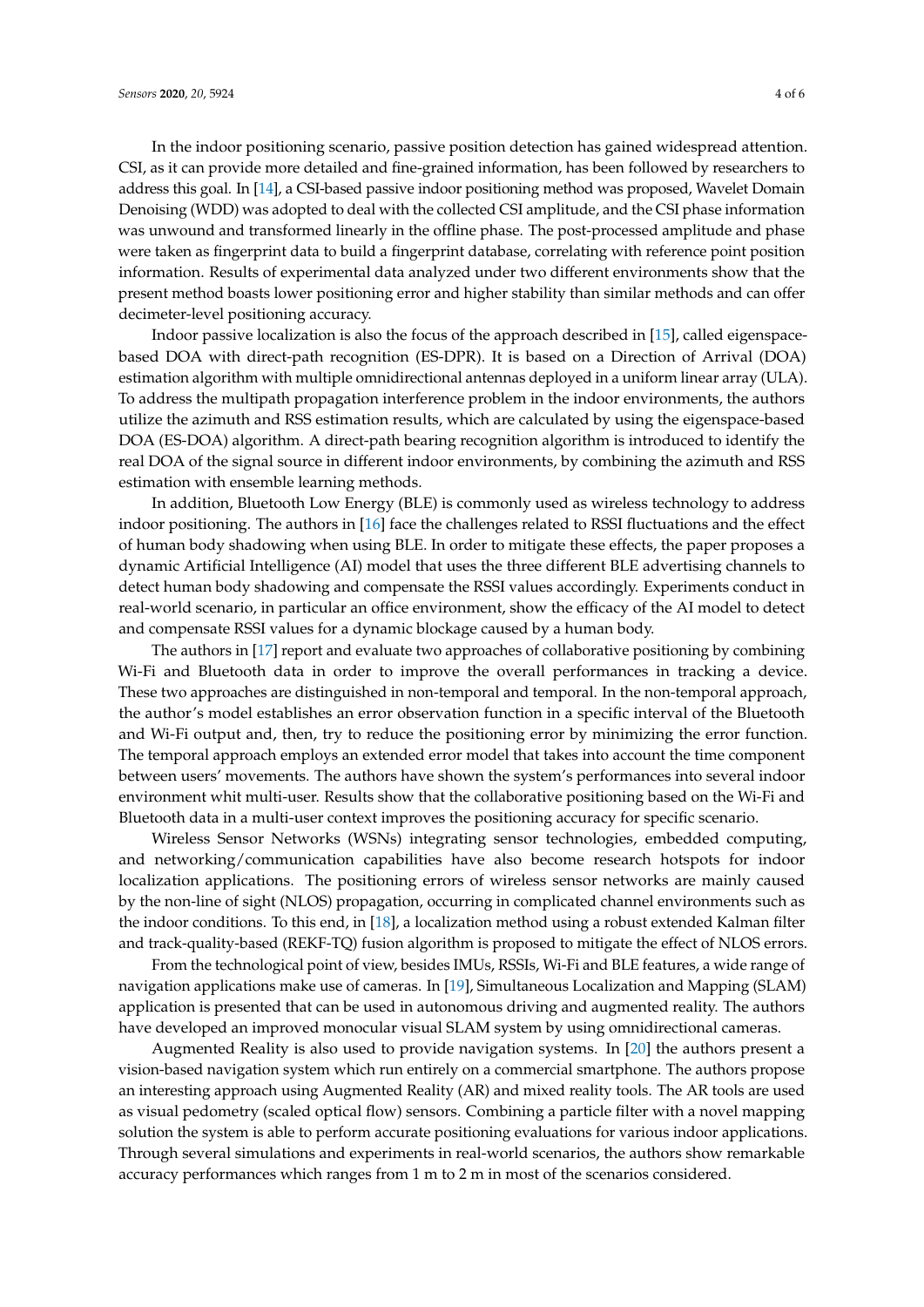Other technologies used in the presented systems are ultrasounds and Visible Light Communication (VLC). The authors in [\[21\]](#page-5-18) reports interesting advances in 3D scenarios by proposing an ultrasoundbased approach. In fact, the authors propose an ultrasonic local positioning system (ULPS), based on a set of three asynchronous ultrasonic beacon units and on a 3D mobile receiver prototype. The final position is obtained by merging the partial results from each unit, implementing a minimum likelihood estimation (MLE) fusion algorithm. The approach has been characterized, and experimentally verified, trying to maximize the coverage zone, at least for typical sizes in most common public rooms and halls. Their proposal has achieved a positioning accuracy below decimeters for 90% of the cases in the zone where the three ultrasonic beacon units are available.

The authors in [\[22\]](#page-5-19) investigate the visible light communication (VLC) techniques applied to industrial scenarios. In order to avoid flickering effects, the authors observe that the transmission frequency is usually much higher than the sampling frequency of ordinary cameras. This aspect led to undersampling issues. In their paper, a potential problem of undersampled protocols is highlighted. Furthermore, the authors report an error analysis as a function of protocol parameters and various error sources. Based on the results, a robust-undersampled phase-shift on-off keying (UPSOOK) protocol is introduced, which guarantees the correct operation even in the presence of clock inaccuracies, as well as other error sources such as sensor noise, jitter and camera saturation. The properties of the proposed robust-UPSOOK protocol are demonstrated using simulations and measurements. In the same context of the Visible Light Positioning (VLP), in which light emitting diode (LED) luminaries are used as positioning beacons, the authors in [\[23\]](#page-5-20) exploit the quadrature angular diversity aperture (QADA) as a new receiver designed specifically for VLP systems using angle-of-arrival estimation. Starting from previous QADA research that has focused only on positioning and assumed error-free communication, this paper investigates, via simulations and experiment, the actual communication characteristics of a VLP system that uses a QADA receiver. The authors show that reliable communication is assured in typical operating scenarios, proving that communication will not be a limiting factor when using QADA in VLP systems. The authors in [\[24\]](#page-5-21) report an interesting analysis about which techniques give better results to lay the foundations for the development of a Visible Light Positioning system (VLP). Working only with a receiver, it is analyzed what the result of determining the position of different emitters is when they emit simultaneously and without any synchronism. As a result of their research, the advantages and disadvantages using different multiple-access determination techniques are determined. Their work, through simulations and empirical tests concludes that IPS systems based on optical signals and position sensitive device can achieve very high measurement accuracy.

**Author Contributions:** Conceptualization, F.P. (Francesco Potortì), F.P. (Filippo Palumbo) and A.C.; investigation, F.P. (Filippo Palumbo) and A.C.; resources, F.P. (Filippo Palumbo) and A.C.; data curation, F.P. (Filippo Palumbo) and A.C.; writing—original draft preparation, F.P. (Francesco Potortì), F.P. (Francesco Potortì) and A.C.; writing—review and editing, F.P. (Francesco Potortì), F.P. (Filippo Palumbo) and A.C.; supervision, F.P. (Francesco Potortì). All authors have read and agreed to the published version of the manuscript.

**Funding:** This research received no external funding.

**Acknowledgments:** We would like to acknowledge all the authors for their valuable contribution in making this special issue successful. Furthermore, we are thankful to the Sensors editorial team for their continuous cooperation throughout the special issue. We are also grateful to the anonymous reviewers for their valuable input, comments, and suggestions for the submitted papers.

**Conflicts of Interest:** The authors declare no conflicts of interest.

#### **References**

- <span id="page-4-0"></span>1. Potortì, F.; Crivello, A.; Palumbo, F. The EvAAL evaluation framework and the IPIN competitions. In *Geographical and Fingerprinting Data to Create Systems for Indoor Positioning and Indoor/Outdoor Navigation*; Elsevier, Academic Press: Cambridge, MA, USA, 2019; pp. 209–224.
- <span id="page-4-1"></span>2. Mendoza-Silva, G.M.; Torres-Sospedra, J.; Huerta, J. A meta-review of indoor positioning systems. *Sensors* **2019**, *19*, 4507. [\[CrossRef\]](http://dx.doi.org/10.3390/s19204507)